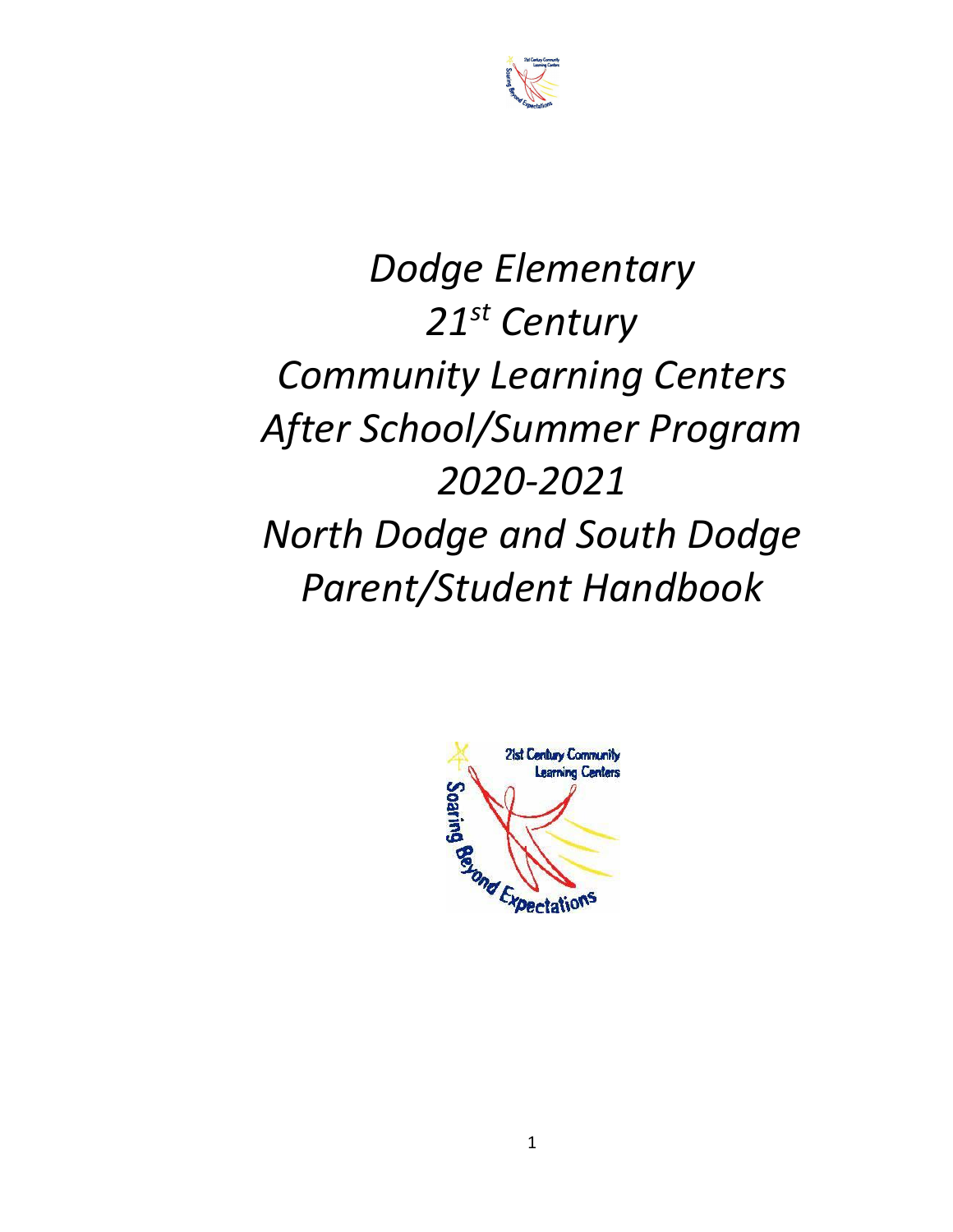

#### **Introduction**

The Dodge County School System, recognizing the need for well supervised and varied educational enrichment programs for students, has endorsed, in policy, the concept of the  $21<sup>st</sup>$ Century after school program.

## **Mission**

The mission of the 21<sup>st</sup> Century after school program is to offer a safe, fun, enriching and supervised environment for the children of Dodge County in grades K-5, where developing selfesteem, creativity, and individual growth through hands-on experiences, peer interaction and adult supervision is provided.

# **Philosophy**

The 21<sup>st</sup> Century after school program is designed to provide a safe, fun, and enriching place for students in the Dodge County School system. It will serve students that are in grades K-5. The 21<sup>st</sup> Century after school program is dedicated to helping children build self-confidence in a supervised, yet relaxed atmosphere, through day to day interactive play with their peers, homework assistance, and technology. Communication and conflict resolution are stressed. All of these components add up to a quality program which enhances the lives of the children and is a valuable service to their working parents.

# **Purpose**

The overall purpose of the Dodge County  $21<sup>st</sup>$  Century after school program is to provide opportunities for academic enrichment by providing tutoring in the areas of reading, language arts, math, and science to increase student achievement. Additional programs and activities are designed to reinforce and complement the regular academic programs of the participating students and to offer their families opportunities for literacy and related educational development.

# **Advisory Committee**

The advisory committee for the 21<sup>st</sup> Century Community Learning Centers initiative is composed of the members of the Dodge Connection: A Communities in Schools Collaborative. The advisory committee meets on the second Wednesday of each month at 12:00 at The Club in Eastman.

# **Management Committee**

The management committee for the  $21<sup>st</sup>$  Century Community Learning Centers initiative is composed of the Project Director for the 21<sup>st</sup> CCLC grant, the site coordinators from North Dodge and South Dodge, the data entry clerk for the 21<sup>st</sup> CCLC grant, representatives from Dodge Connection: A Communities in Schools Approach, and a representative from Norris Consulting. The management committee meets on the second Wednesday of each month at the Peabody Center in Eastman.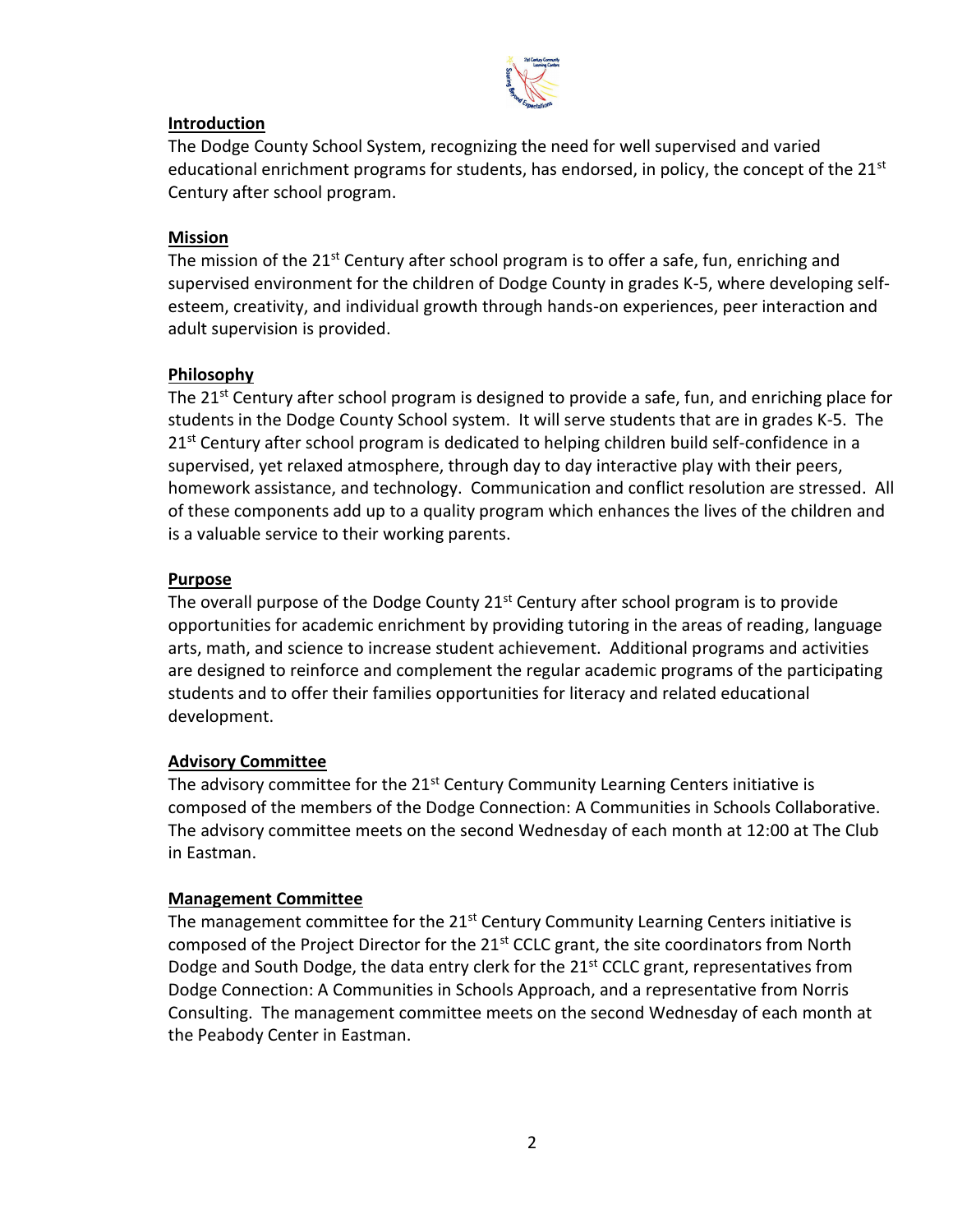

## **Goals**

Goal # 1: Provide opportunities for academic enrichment, including tutorial services for student so they meet state and local performance standards in core academic areas of reading, language arts, math, and science.

Goal # 2: Improve student attendance, behavior, homework completion and class participation.

Goal # 3: Offer families of students who are served by the local community learning centers the opportunities for literacy and related educational development.

## **Objectives**

- $\triangleright$  A minimum of 70% of the students regularly participating in the program will improve their language arts grades or maintain a "B" or higher.
- $\triangleright$  A minimum of 70% of the students regularly participating in the program will improve their math grades or maintain a "B" or higher.
- $\triangleright$  A minimum of 70% of the students regularly participating in the program will improve their science grades or maintain a "B" or higher.
- $\triangleright$  Each year of the grant, the percentage of the regularly participating students in grades 3-5 scoring at the Developing Learners Level or higher in Language Arts on the Georgia Milestones will be a minimum of 70%.
- $\triangleright$  Each year of the grant, the percentage of the regularly participating students in grades 3-5 scoring at the Developing Learners Level or higher in math on the Georgia Milestones will be a minimum of 70%.
- $\triangleright$  Ninety percent of the students regularly participating in the program will be absent from school for 15 days or less.
- $\triangleright$  Seventy-five percent of the students regularly participating in the program will demonstrate improvement in homework completion.
- $\triangleright$  Seventy-five percent of the students regularly participating in the program will demonstrate improvement in class participation.
- $\triangleright$  A minimum of 85% of students actively participating in the program will be promoted to the next grade.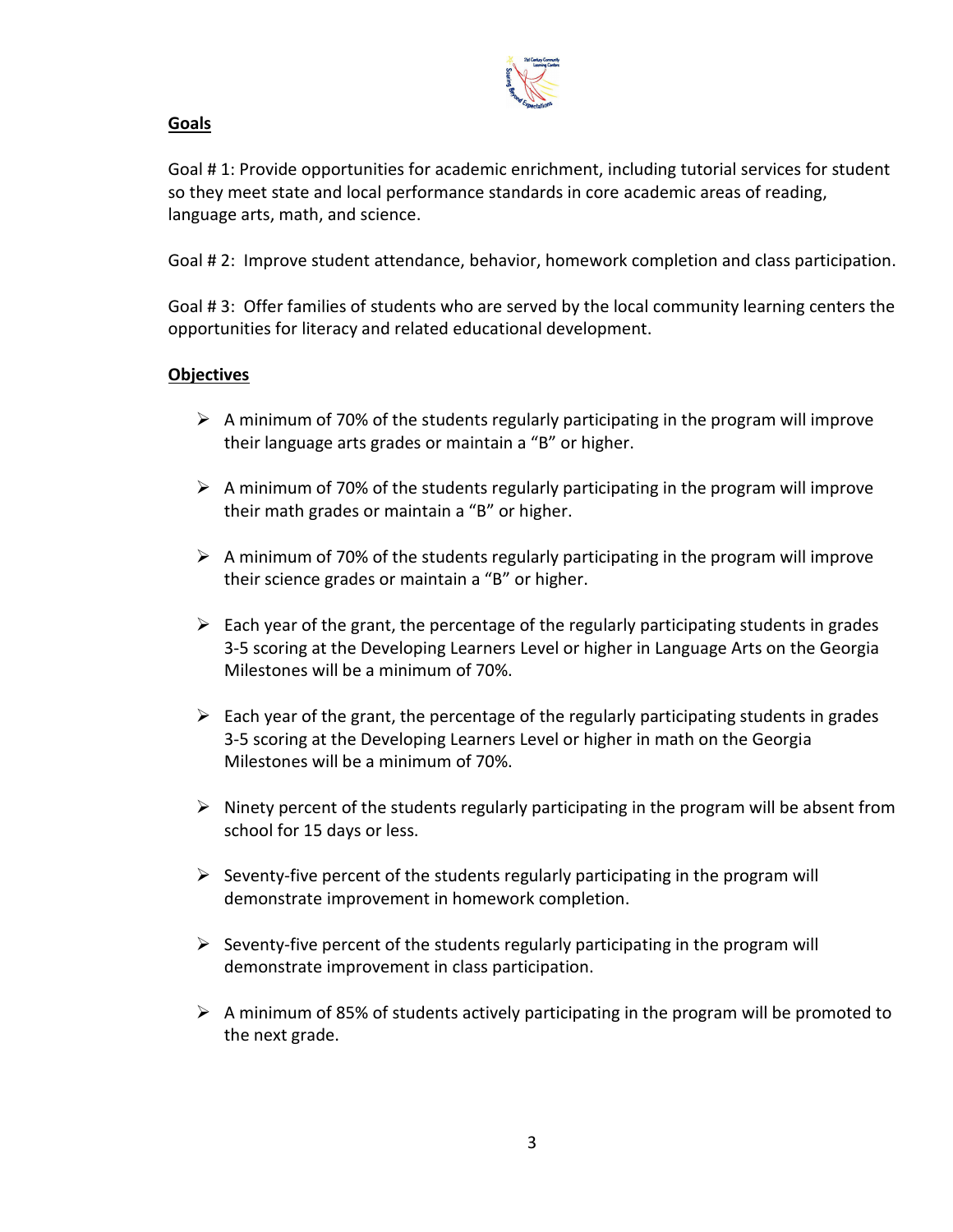

- $\triangleright$  A minimum of 70% of the parents/guardians who attend at least one family related session will state that they have gained increased knowledge regarding encouraging and supporting their child's academic success.
- A minimum of 50% of the 21<sup>st</sup> Century students will have family participation in at least one literacy and related education development opportunity.

#### **Program Components**

## **Snacks**

All students participating in the after school program will receive a nutritious snack at the conclusion of the regular school day. Students attending summer school will receive breakfast and lunch each day. Water fountains will be available in various areas throughout the school.

# **Tutoring / Homework Component / Philosophy**

A component of the Dodge County After-School Program will be to assist students in problem academic areas. The After School Program is neither an exclusive tutoring program nor an exclusive homework assistance program; however, assistance will be provided under the following conditions:

- $\triangleright$  The students must realize that the responsibility for completing homework assignments ultimately rests with the student.
- $\triangleright$  The student needs to come to the After-School Program with the necessary school supplies such as paper and pencil and homework assignments.
- $\triangleright$  Academic assistance may be in the form of group sessions, individual assistance, or peer tutoring.

# **Cultural Enrichment Activities**

Monday through Friday, students will participate in character education/prevention programs (tobacco, drug, and alcohol prevention) and recreation activities for approximately 45 minutes each week. In addition, they will participate in technology and STEM projects.

| <b>Daily Programming Schedule</b> |                                      |  |  |
|-----------------------------------|--------------------------------------|--|--|
| $3:00 - 3:15$                     | <b>Snacks, Prevention/Recreation</b> |  |  |
| $3:15 - 4:00$                     | <b>Homework Assistance</b>           |  |  |
| $4:00 - 4:45$                     | <b>Academic Enrichment</b>           |  |  |
| $4:45 - 5:30$                     | <b>STEM Activities</b>               |  |  |
| 5:30                              | <b>Dismissal of Students</b>         |  |  |

| <b>Summer Schedule</b> |                                         |  |  |  |
|------------------------|-----------------------------------------|--|--|--|
| $9:00 - 9:30$          | <b>Breakfast, Prevention Activities</b> |  |  |  |
| $9:30 - 10:30$         | <b>Academics</b>                        |  |  |  |
| $10:30 - 11:30$        | <b>STEM and Technology</b>              |  |  |  |
| $11:30 - 12:00$        | <b>Lunch and Dismissal</b>              |  |  |  |
| $12:00 - 1:00$         | <b>Recreation and Enrichment</b>        |  |  |  |
|                        |                                         |  |  |  |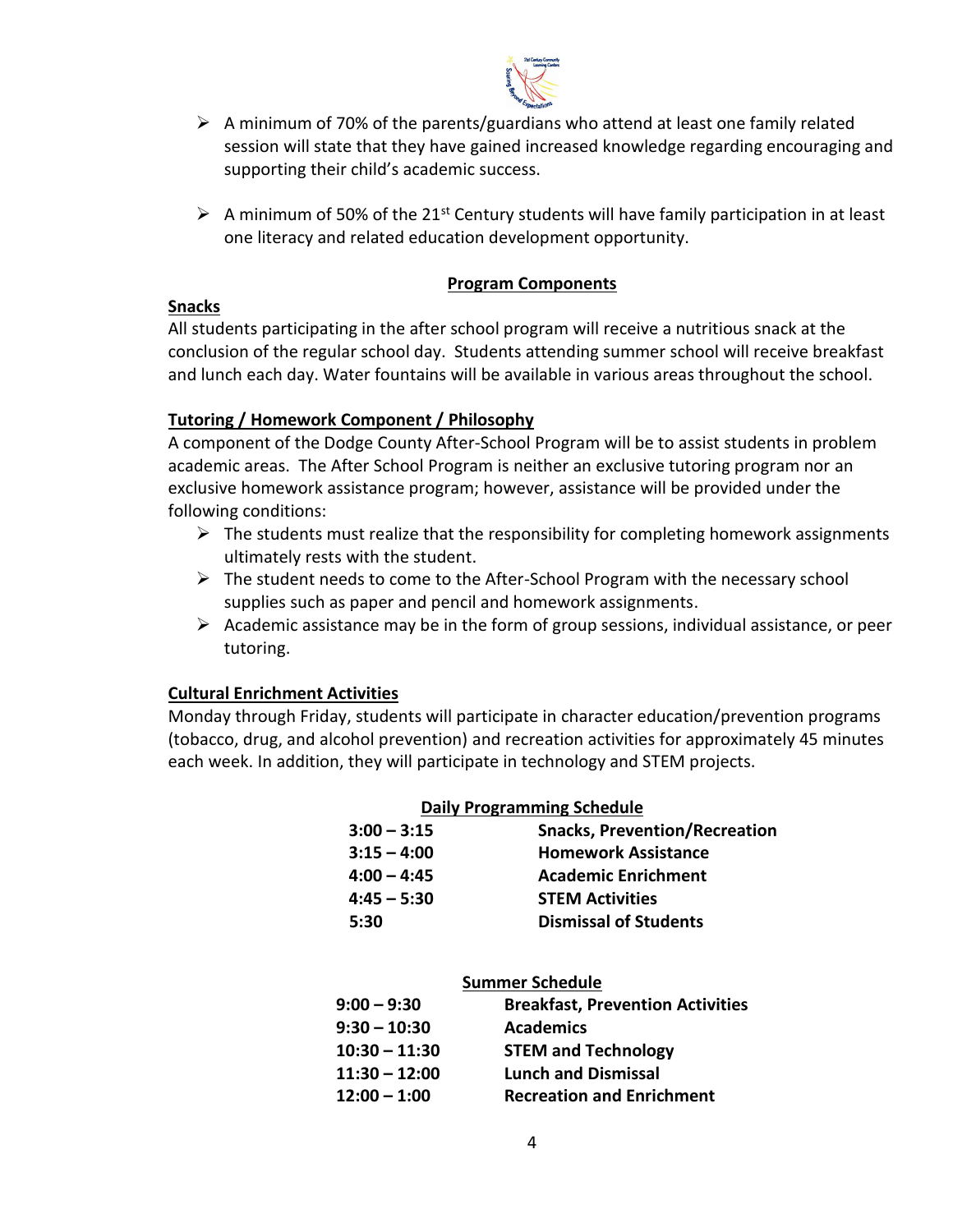

## **Attendance Policy**

- $\triangleright$  Students must attend regularly to receive the full benefits of the After-School Program.
- $\triangleright$  Students with chronic unexcused absences may be dismissed from the program.
- $\triangleright$  At the end of the regular school day, students will report to the lunchroom. The after school teacher will pick them up from the lunchroom each day. Students will not be allowed to ride the 3:00 bus home unless the school has been notified by a note from the parents or a phone call from the parents or guardians that the student has permission to be dismissed at 3:00. This is to ensure that parents are aware that the child will be arriving home early.

# **Check in/Check Out Procedures**

- Parents are required to complete the names and phone numbers of at least three adults that are authorized to pick-up their child/children from the after school/summer school program.
- $\bullet$  If the parents have a specific person that is NOT to pick up their child, they must alert the after school administration and the required legal documentation must be attached.
- When authorized adults pick-up a student early, the adult must sign the student out in the office.
- When there is a change in the method of transportation for the student, the school must be notified by a note from the parent or a phone call to the school.
- When the students are dismissed each afternoon, they will identify to the after school staff the name of the person picking them up.
- A list of the students riding the bus home each afternoon will be given to the bus driver as the students are entering the buses.

# **Transportation Plan**

Bus transportation home will be provided Monday through Friday by the Dodge County Board of Education and the 21<sup>st</sup> Century after school program. The school system maintains liability insurance at all times while buses are in use by the after school and summer school programs. The school system also ensures all bus drivers are trained in safety, student discipline, and emergency procedures prior to driving for the after school program. Students are dismissed to board the bus to go home at 5:30 p.m. daily during the after school program and at 12:00 p.m. daily during the summer program and are checked off by a staff member as they board the bus.

Bus drivers maintain radio communication with central office staff as needed. All drivers complete required school system transportation training as required by school system policies. All transportation personnel having contact with students must complete an annual national background check prior to interacting with students. Bus drivers do not allow students to deboard to an empty home. A staff member is on call each day to return to the site in case a student is brought back to the site to wait on a parent/authorized adult to arrive.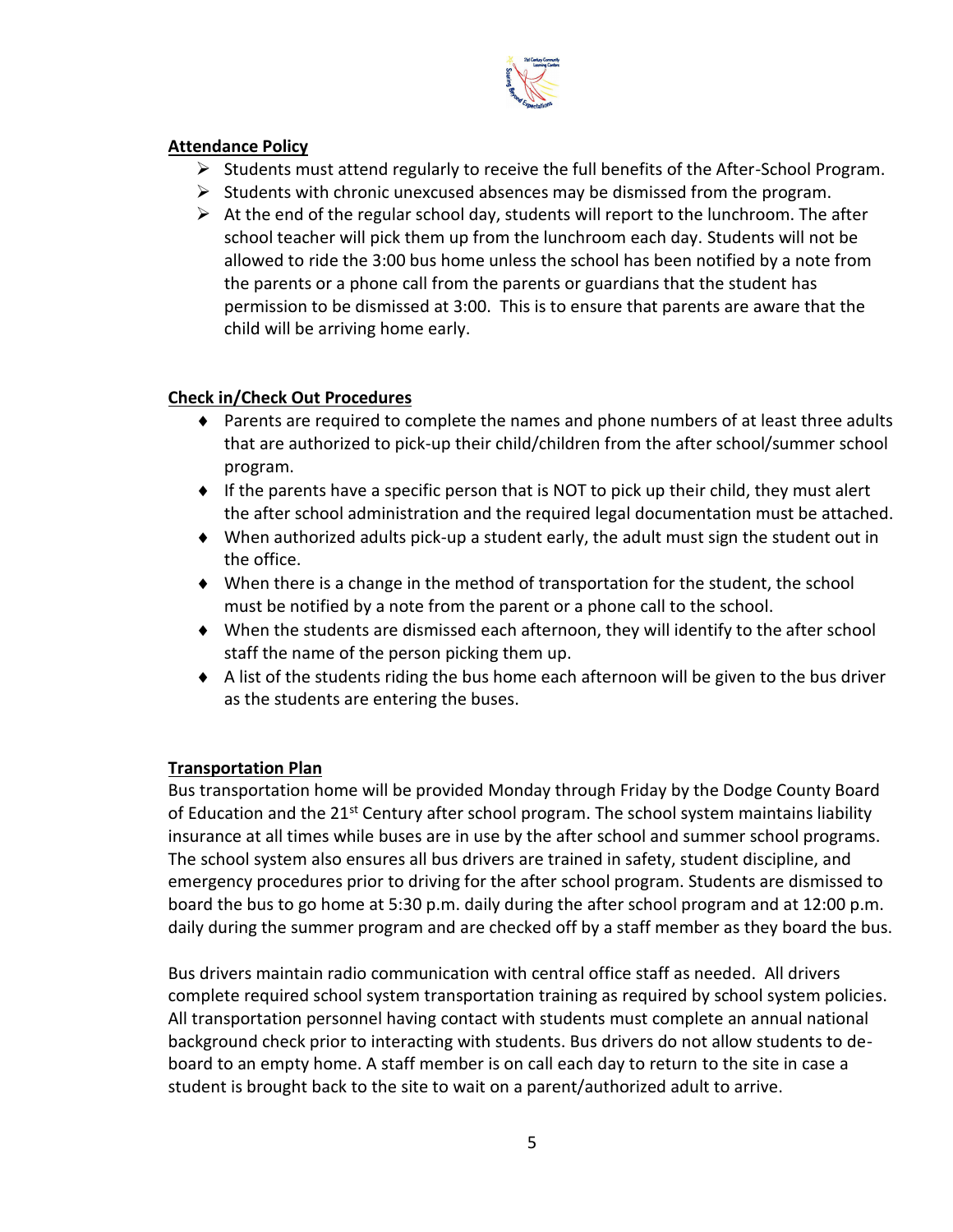

## **Child Abuse / Neglect**

The following procedures should be followed for reporting child abuse:

- $\ddot{\phantom{1}}$  Staff reports the suspected case to the principal and or counselor
- $\ddot{\phantom{1}}$  Principal and or counselor reports the case to the School Social Worker
- $\ddot{\phantom{1}}$  The School Social Worker will make contact with the child for verification and report findings to the Department of Family and Children Services (DFACS)
- In the event that School Social Worker cannot be reached the Principal will make a report to DFACS
- $\ddot{\phantom{1}}$  The Social Worker Referral Form should follow immediately to document all referrals.
- $\downarrow$  These guidelines should be strictly followed. Every employee is a mandated reporter and has 24 hours to make sure any child abuse has been reported.

#### **Sexual Harassment**

It is the policy of the Dodge County School District that racial, sexual, or other forms harassment or discrimination are strictly forbidden. Any student or employee who believes he or she has been subjected to harassment or discrimination by other students or employees of the school district based upon his or her race, religion, national origin, age or sex should report the same to the principal of this school or the appropriate coordinator, who will implement the board's discriminatory complaints or harassment procedures.

#### **Discipline Rules and Regulations**

All general school rules and regulations for the hallways, bathrooms, lunchroom and school bus that are discussed in the Dodge County Elementary Schools Handbook apply to the After School Program. Your child should have been given a copy of the Dodge County Elementary Schools Handbook when he/she entered school, if you do not have a copy of the student handbook, please contact the school.

#### **Discipline Policy**

Students that do not adhere to the following general rules for good conduct may be dismissed from the After-School Program:

- $\ddot{\phantom{1}}$  Listen to and follow all directions given by the teachers and staff
- $\bigstar$  Be prepared with necessary materials
- $\ddot{+}$  Respectful behavior at school and on the bus is expected at all times
- $\ddot{\bullet}$  Non-aggressive behavior at school and on the bus is expected at all times
- $\downarrow$  Non-disruptive behavior at school and on the bus is expected at all times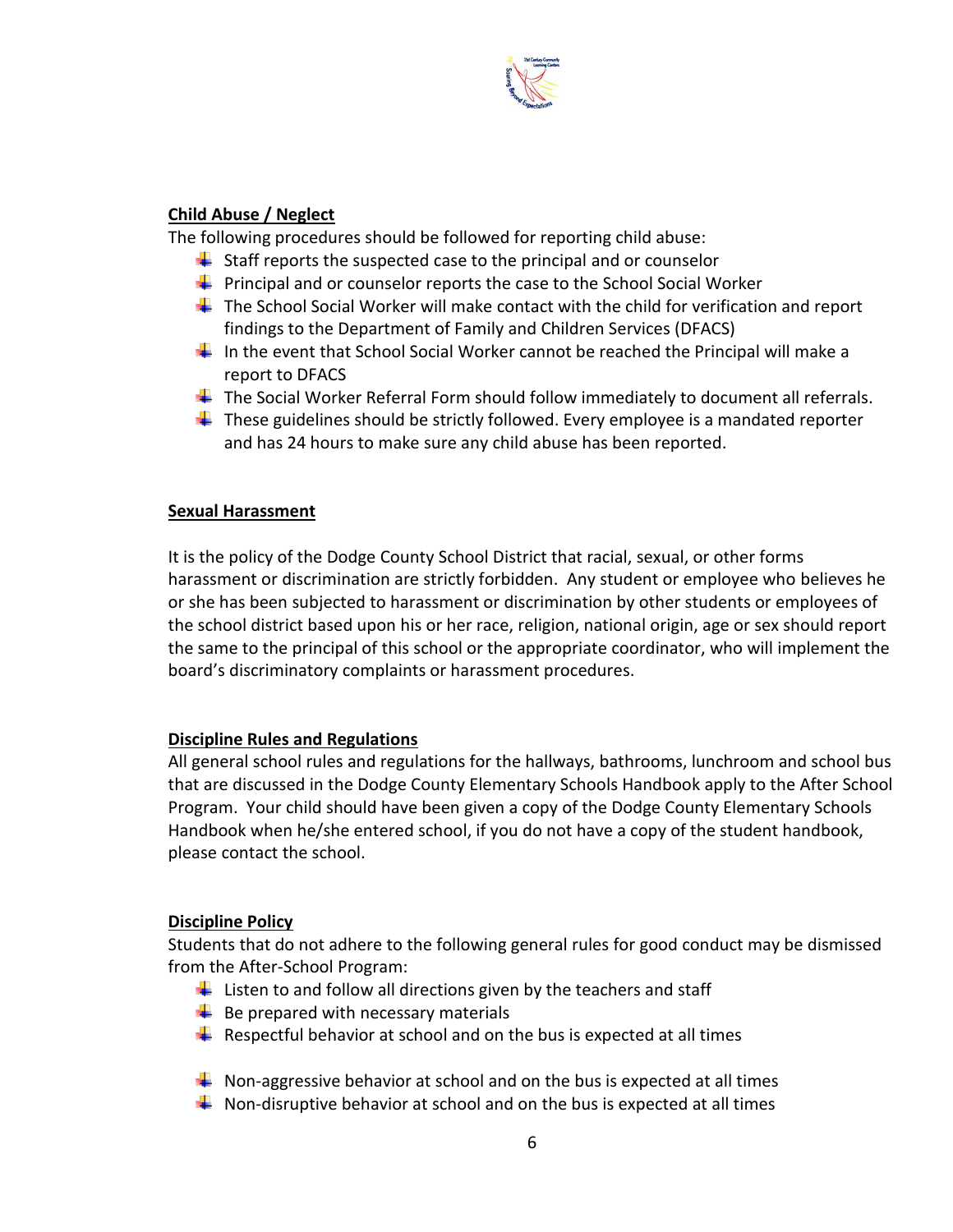

If a student does not comply with the above discipline policy the following consequences will be enforced:

- $\frac{1}{2}$  Teacher / student conference
- $\frac{1}{\sqrt{2}}$  Teacher / student conference and suspension of recreation time
- $\ddot{\bullet}$  Time Out with Site Coordinator
- $\bigstar$  Telephone Conference with Parents
- $\ddot{\phantom{1}}$  Telephone Conference with parents with possibility of dismissal from program
- $\leftarrow$  Dismissal from program

# **Crisis/Severe Weather/School Safety/Safety Drills - Plan and Procedures**

Fire Drills, Severe Weather Drills, and Lockdown Drills will be conducted on a regular basis to ensure the safety of the students and staff.

# **Fire Procedure**

- 1. Activate the alarm
- 2. Evacuate students and staff
- 3. Follow normal fire drill route which is posted in each classroom
- 4. Teachers take roll and check all students
- 5. Administration notifies police
- 6. No one reenters the building until building is declared safe by fire and police personnel
- 7. Administration notifies students and staff to resume normal operations

# **Hurricane, Electrical Storm**

- 1. Bring all persons inside building
- 2. Close window and blinds
- 3. Move students and staff to designated area posted in each classroom
- 4. Take class roles
- 5. Account for all students
- 6. Remain in safe area until all clear signal is given

# **Intruder / Student Safety**

- 1. Administration will issue code words over the intercom
- 2. All teachers, visitors, and students move into the classrooms
- 3. Lock classroom doors and turn off the lights
- 4. Move away from the windows and doors
- 5. Everyone get down on the floor and remain quiet
- 6. No one leaves on enters the room until the administration announces that normal operations may resume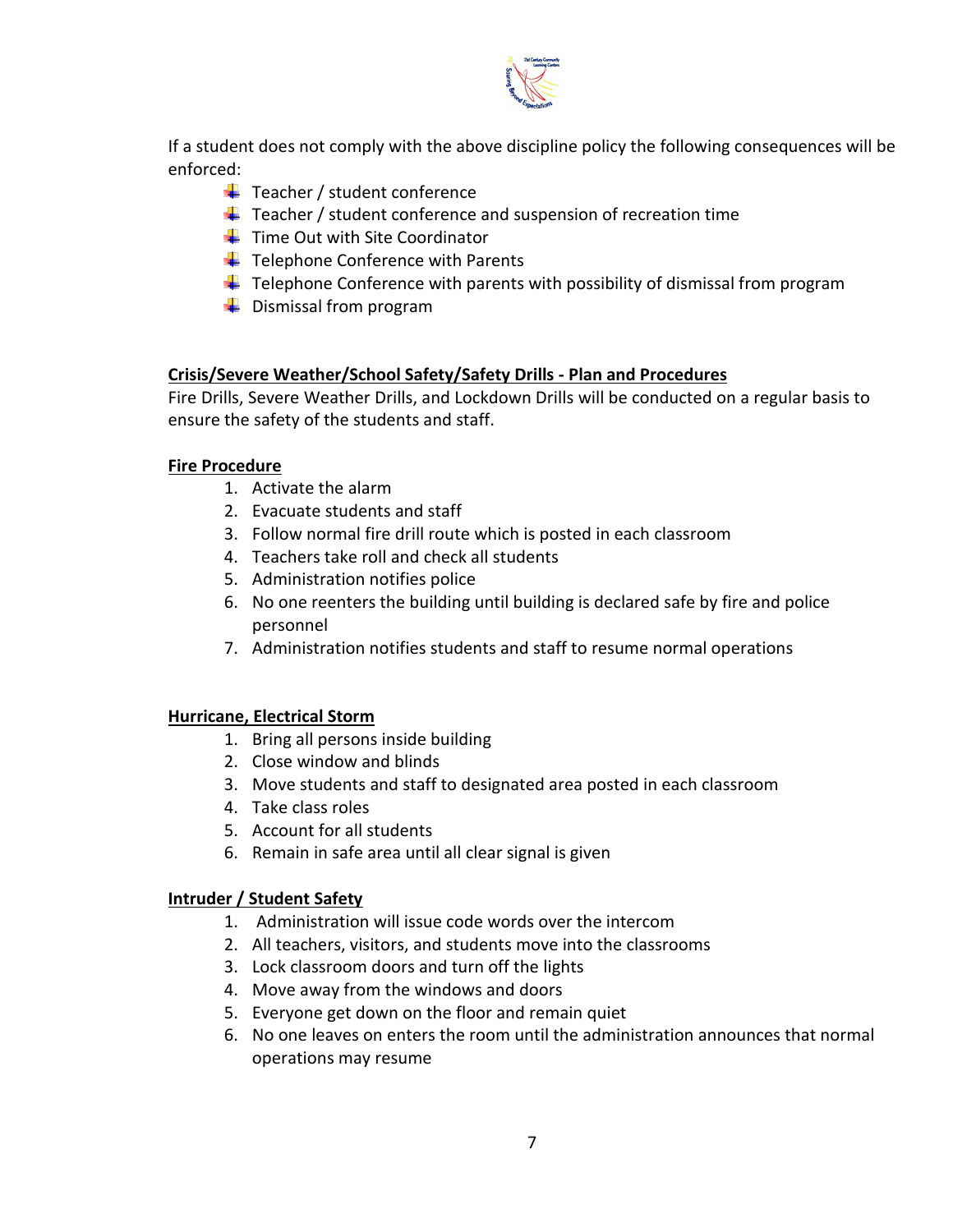

## **Recruitment/Enrollment Plan**

Parents of all students, including special education and ESOL students will be informed about our program during Open House when they visit their child's classroom. Interested parents will be asked to complete a short questionnaire concerning the after school program. Site Coordinators will review the list of students previously enrolled in the after school program to determine their eligibility. Classroom teachers will recommend students from their classes who may benefits form participation in the program. These three lists will be examined to determine students at-risk and in need of the services provided. Once selections are made, registration information is sent home to parents of qualifying students. At this time, Dodge County does not have any private schools. If we should get some in our district, we will recruit those students as well.

## **Internet Acceptable Usage Policy**

It is the belief of the Dodge County School System that the integration of technology into daily academic activities is integral to the success of the school's instructional programs. It is, therefore, important that the integrity of the equipment, software, and data be maintained for maximum use by every student. In this regard, the Dodge County School System requires that all students who use technology in any form sign a behavioral contract, acknowledging these guidelines as necessary in order for the school to maintain productive classrooms and equipment.

Student use of the computers, printers, peripherals, and other electronic devices are for educational use only. Each student is assigned a lesson with specific objectives. The teacher will give instructions as to what and how the software is to be used. The violation of the provisions of this policy may result in the cancellation of privileges for computer use and in the some cases, disciplinary action.

Before use, all students will be briefed on the aspects of security and ethics involved in using technology.

The student and parent/guardian agree to the following conditions:

- Students will not attempt to make any changes in the configuration of the computer system or software.
- Students will not modify the operating system and network preferences of any workstation. This includes adding/deleting files, changing windows, downloading, installing software, running other software, and changing any files/information on the hard drive/file server.
- Students will not use portable storage devices including thumb drives in the classroom unless the teacher has granted permission to do so. The instructor may request the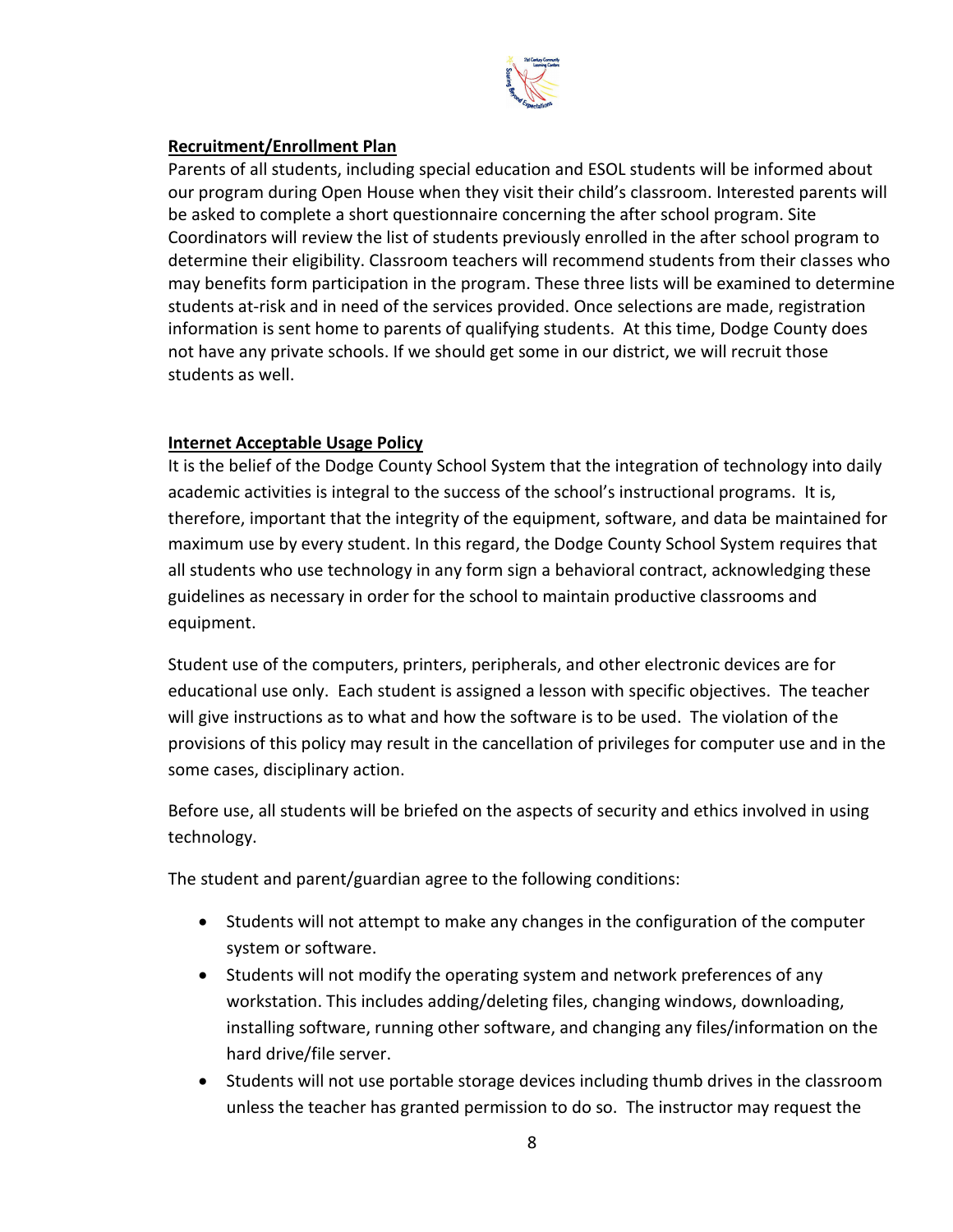

opportunity to scan the disk and directory before granting permission for use in the classroom.

- Students will never use a game disk on computers at Dodge County Schools.
- Students will not share passwords.
- The use of scanners and/or digital cameras is for educational objectives only. For their use, students will receive prior permission from the instructor.
- Students will not share files or directories. This is considered cheating. Students will respect the work of other students at all times.
- Under **NO** circumstances will a student login with any credentials other than those assigned to him/her from the network administrators.
- Students will not attempt to circumvent the network firewall or internet filtering devices by accessing or attempting to access anonymous proxy sites or anonymous browsing sites.
- Students should report any malfunction of electronic equipment or computers to the teacher immediately.
- Email addresses assigned to students through the Dodge County School System network will be used for educational use only.

Procedures or guidelines developed by the superintendent, administrators and/or other appropriate personnel which provide for monitoring the online activities of users and the use of the chosen technology protection measure to protect against access through such computers to visual depictions that are (i) obscene, (ii) child pornography, or (iii) harmful to minors, as those terms are defined in Section 1703(b)(l) and (2) of the Children's Internet Protection Act of 2000. Such procedures or guidelines shall be designed to:

a. Provide for monitoring the online activities of users to prevent, to the extent practicable, access by minors to inappropriate matter on the Internet and the World Wide Web;

b. Educate minors about appropriate online behavior, including interacting with other individuals on social networking websites and in chat rooms and cyber bullying awareness and response as required by the Children's Internet Protection Act.

Student use of the Internet shall be subject to the provisions of Board of Education policy IFBGA-Appropriate use of the Internet. Students agree to follow all school system guidelines in reference to the Internet.

The Dodge County School District provides great educational benefits to students with the use of the Internet. The Dodge County Department of Technology provides a content filter to help safeguard students and staff from accessing inappropriate websites. Unfortunately, some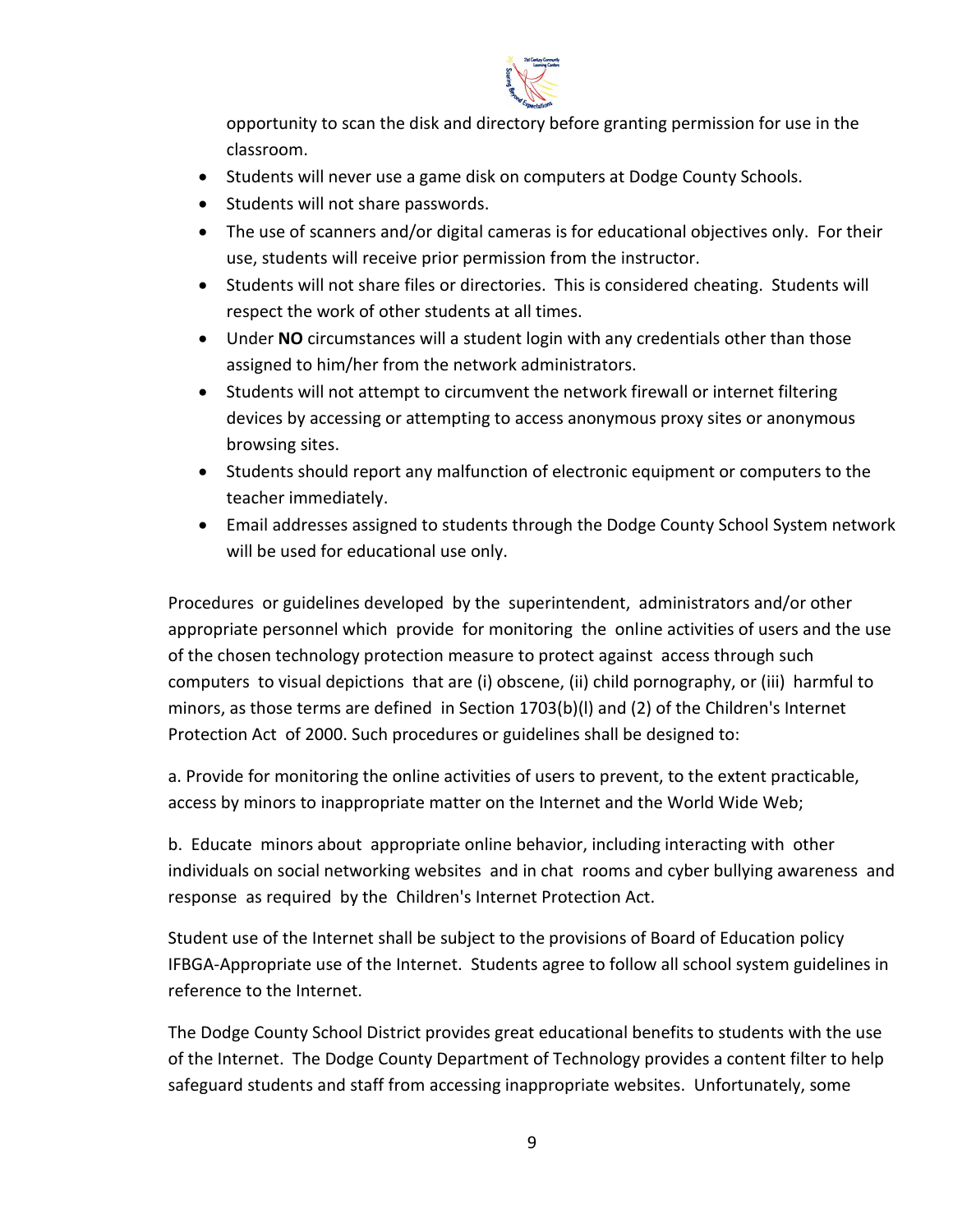

material may still be accessible via the Internet and may contain items that are illegal, derogatory, or potentially offensive to some people. Access to the Internet is given as a privilege to students who agree to act in a considerate and responsible manner. We require that students and parents or guardians read, accept, and sign the following rules for acceptable on-line behavior.

1. Students are responsible for good behavior on the Internet just as they are in school. General school rules for behavior and communications apply.

2. Network storage areas may be treated like school lockers. Network administrators may review files and communications to maintain system integrity and ensure that users are using the system responsibly. Users should not expect that files would always be private.

3. The following are not permitted at Dodge County Schools during the regular school day, after school or summer school:

- Sending or displaying offensive messages or pictures.
- Using obscene language.
- Harassing, insulting, cyber bullying, or attacking others.
- Damaging computers, computer systems, or computer networks.
- Violating copyright laws.
- Using another's password.
- Trespassing in another's folders, work, or files.
- Intentionally wasting limited resources, including through the use of "chain letters" and messages broadcasted to mailing lists or individuals.
- **Employing the network for commercial purposes.**
- Revealing the personal address or phone number of yourself or any other person without permission from your instructor.
- Entering into a social networking site, a chat room, or an on-line messaging service unless directed by a teacher to respond to a classroom blog post.
- Checking e-mail without permission to do so.

# **Dodge County School District Fraud, Waste, Abuse and Corruption Procedure**

#### **Purpose**

The Dodge County School System provides all employees, clients, vendors, and individuals with confidential channels to report suspicious activities. The Dodge County School System shall not tolerate fraud, waste, abuse or corruption of any kind and has an established system for the reporting and investigating of suspicious activities. These procedures include, but are not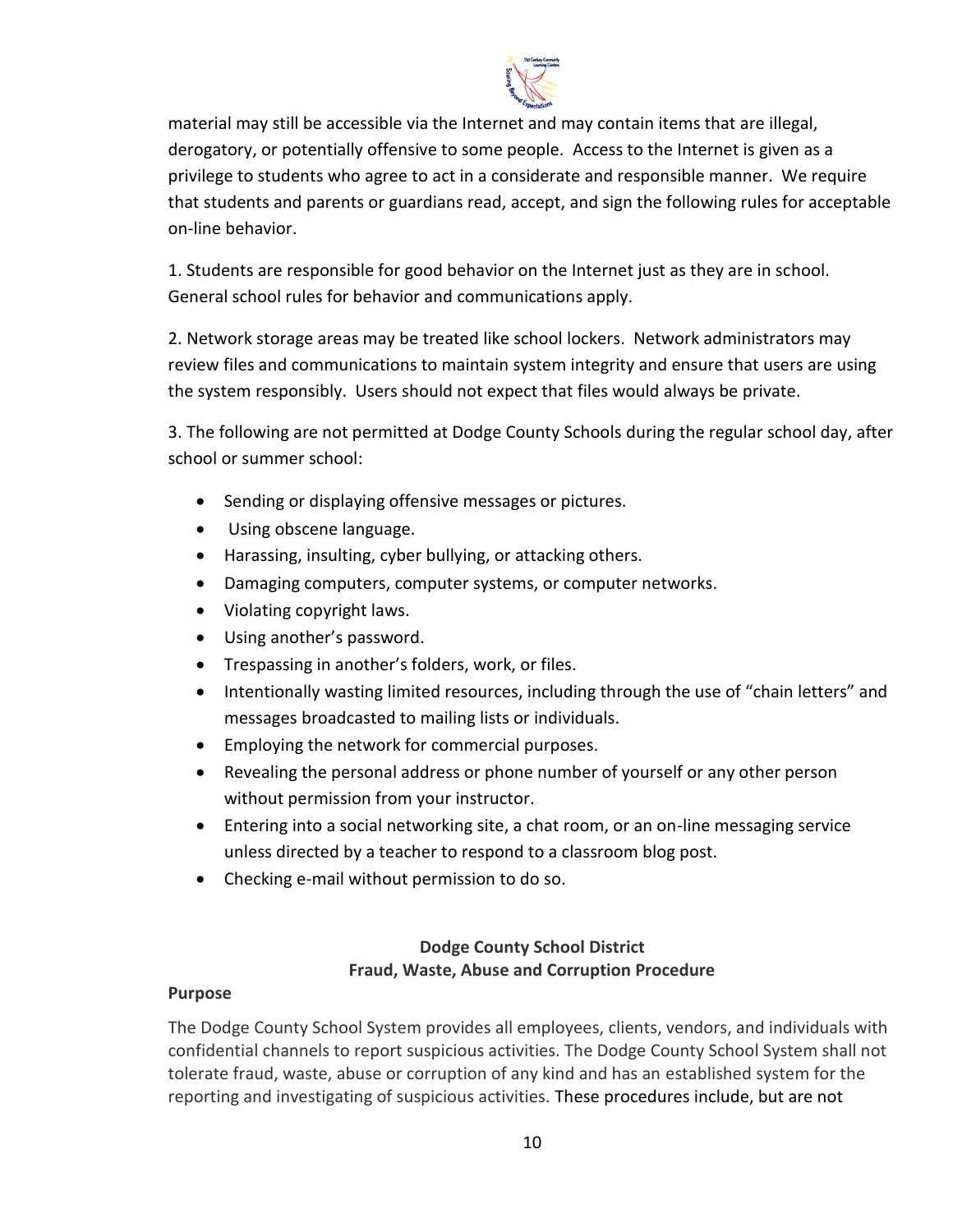

limited to the following programs: Title I , Part A; School Improvement 1003(a); Title I, Part C; Title I, Part D; Title II, Part A; Title III, Part A; Title IV-A: Title IV-B, 21<sup>st</sup> CCLC; Title VI, Part B, Special Education and Rural and Low Income, Title X, and Part C-McKinney-Vento Act. **Definitions**

**"Fraud"** means the intentional deception perpetrated by an individual or individuals, or an organization or organizations, either internal or external to Dodge County Schools that could result in a tangible or intangible benefit to themselves, others, or the locality or could cause detriment to others or the locality. Fraud includes a false representation of a matter of fact, whether by words or by conduct, by false or misleading statements, or by concealment of that which should have been disclosed, which deceives and is intended to deceive.

**"Waste"** means the intentional or unintentional, thoughtless or careless expenditure, consumption, mismanagement, use or squandering of resources owned or operated by the locality to the detriment or potential detriment of the locality. Waste also includes incurring unnecessary costs because of inefficient or ineffective practices, systems, or controls.

**"Abuse"** means the excessive or improper use of something, or the employment of something in a manner contrary to the natural or legal rules for its use; the intentional destruction, diversion, manipulation, misapplication, maltreatment, or misuse of resources owned or operated by the locality: or extravagant or excessive use so as to abuse one's position or authority.

**"Corruption"** includes dishonest proceedings, bribery, debasement, alteration, or perversion of integrity. Corruption threatens equal access, quantity and quality of education.

# **Examples of Fraud, Waste, Abuse and Corruption (Not all-inclusive)**

- Personal use of district-owned vehicles
- Long distance personal phone calls
- Personal use of district owned supplies or equipment
- Violations of system and/or state procurement policy
- Excessive or unnecessary purchases
- Falsification of official documents (timesheets, leave reports, travel vouchers, etc.)
- Contract fraud
- Serious abuse of time
- Inappropriate expenditures
- Embezzlement
- Theft or misuse of school funds or property
- Neglect of duty
- Bribery

# **Statement of Administrative Regulations:**

Any and all reports of suspicious activity and/or suspected fraud, waste, abuse, or corruption, shall be investigated. The Dodge County School System shall not tolerate fraud, waste, abuse,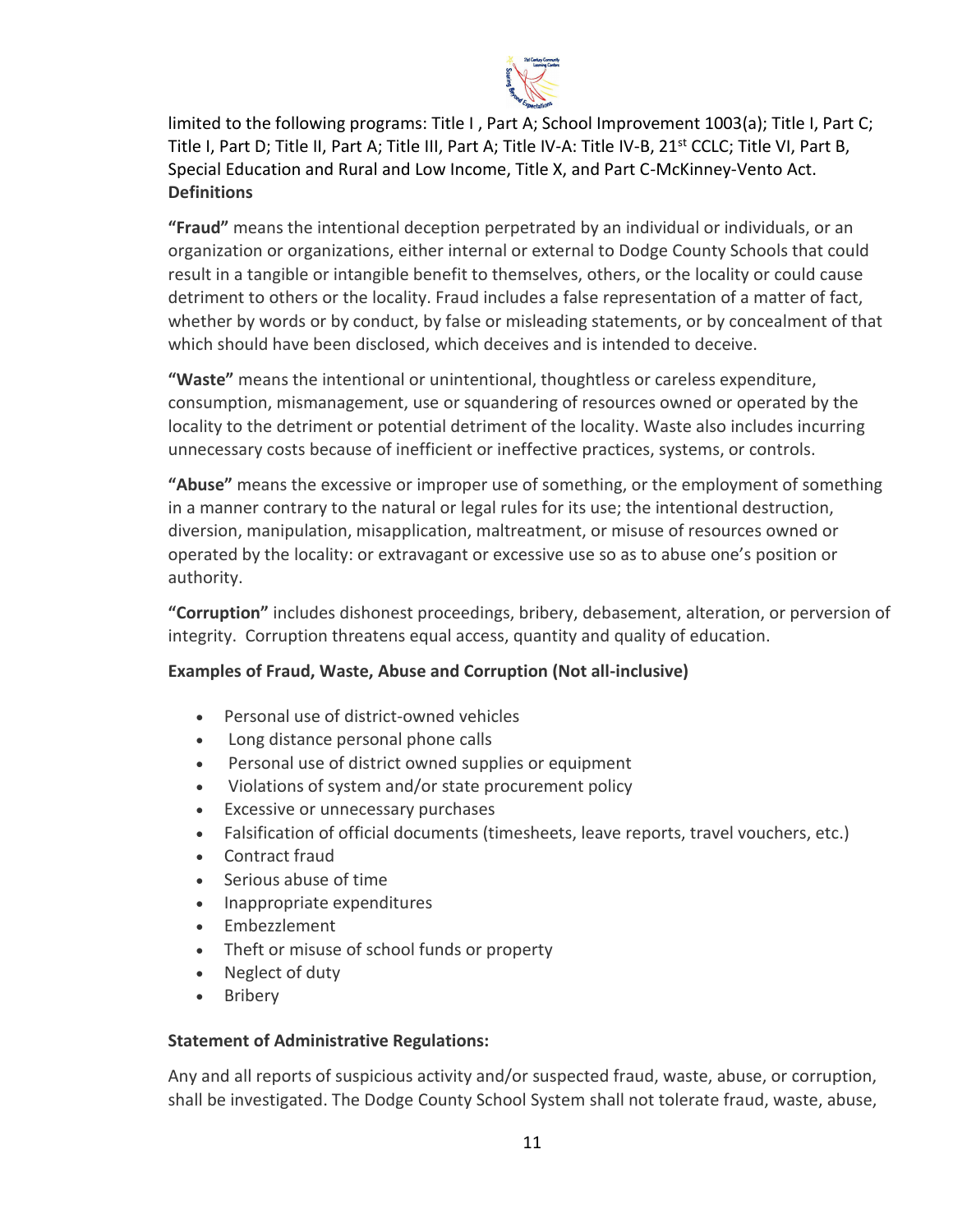

or corruption of any kind, and any reported cases of suspected fraud, waste, abuse, and corruption will be thoroughly investigated to determine if disciplinary, financial recovery, and or criminal action should be taken.

# **Confidentiality**

All reports of suspected fraud, waste, abuse, or corruption must be handled under the strictest confidentiality. Only those directly involved in the investigation should be given information. Informants may remain anonymous but should be encouraged to cooperate with the investigators and should provide as much detail and evidence of alleged fraudulent act as possible.

# **Procedures and Responsibilities**

1. Anyone suspecting fraud, waste, abuse, or corruption whether it pertains to local, state, or federal programs, shall report his or her concerns to the Superintendent or Superintendent's designee of the Dodge County Board of Education at 720 College Street, Eastman, GA 31023..

2. Any employee with the Dodge County Board of Education (part-time staff, full-time staff and contractors) who receives a report of suspected fraudulent activity MUST report this information within the next business day. The employee should contact the Superintendent or Superintendent's designee at (478) 374-3783. Employees have the responsibility to report suspected fraud, waste, or abuse. All reports can be made in confidence.

3. The Dodge County Board of Education or its designees shall conduct investigations of employees, providers, contractors, or vendors against which reports of suspicious activity are made. All investigations shall be thorough and complete in nature and shall occur in a prompt manner after the report is received.

4. If necessary, the person reporting the fraudulent activity will be contacted for additional information.

5*.* Periodic communication through meetings should emphasize the responsibilities and channels for reporting suspected fraud, waste, abuse, or corruption.

6. A hard copy of these Fraud, Waste, Abuse and Corruption Administrative Regulations shall be available at all schools and facilities and on the Dodge County Schools website (www.dodge.k12.ga.us.)

7. A report shall be made to the Chairman of the Dodge County Board of Education if fraud, waste, abuse, or corruption is suspected of or by the Superintendent.

8. Each employee shall review the document and will sign attesting that he or she has indeed received this information and understands its contents.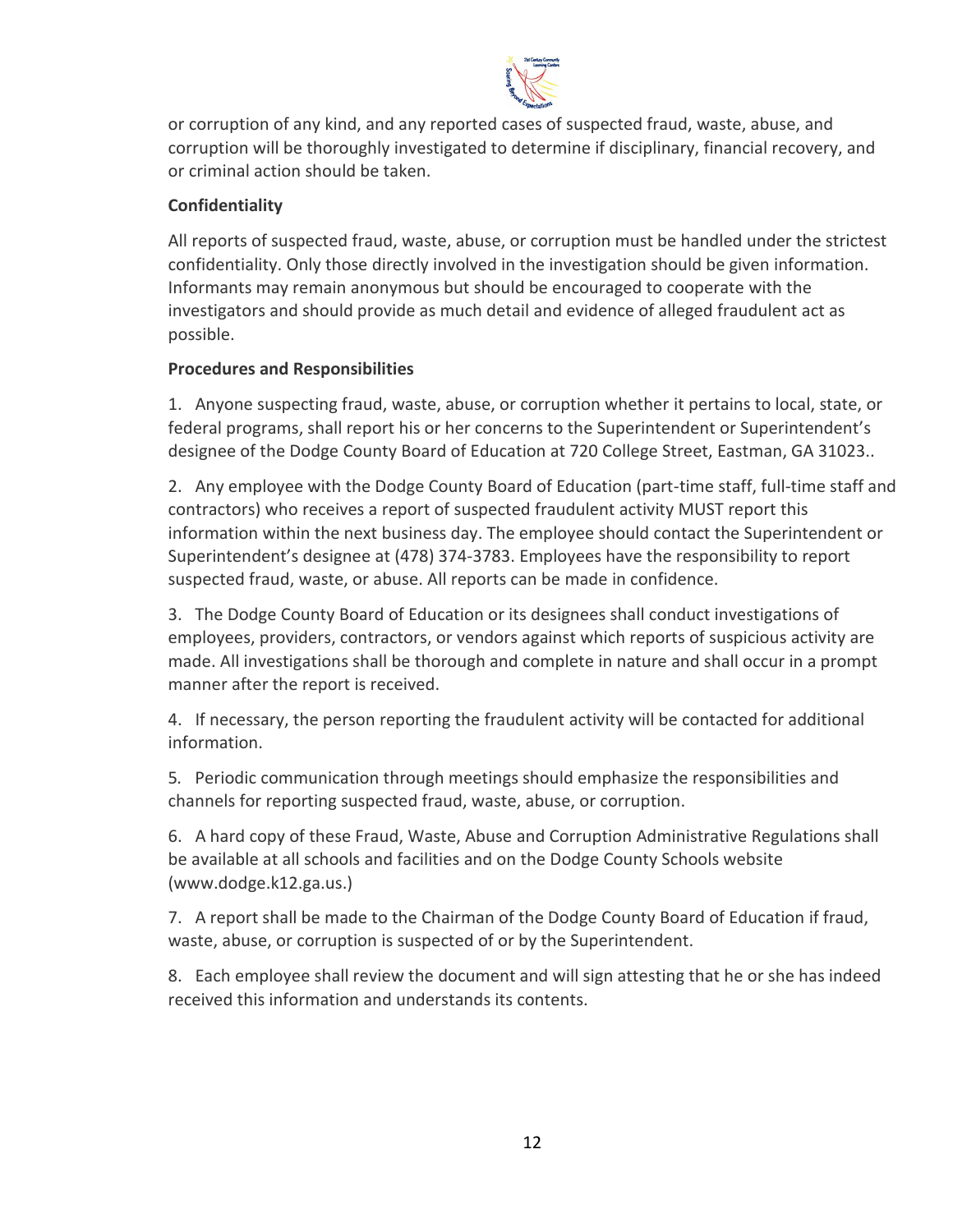

The employees and consultant of the District have the responsibility of administering the affairs of the District honestly and prudently, and of exercising their best care, skill, and judgment for the sole benefit of the District. Those persons shall exercise the utmost good faith in all transactions involved in their duties, and they shall not use their positions with the school system or knowledge gained therefrom for their personal benefit. The interests of the organization must be the first priority in all decisions and actions.

Conflicts of interest may arise in the relations of directors, officers, and management employees with any of the following third parties:

- 1. Persons and firms supplying goods and services.
- 2. Persons and firms from whom the District leases property and equipment.
- 4. Competing or affinity organizations.
- 5. Donors and others supporters.
- 6. Agencies, organizations and associations which affect the operations of the District.
- 7. Family members, friends, and other employees.

A conflicting interest may be defined as an interest, direct or indirect, with any persons or firms mentioned above. Such an interest might arise through:

1. Owning stock or holding debt or other proprietary interests in any third party dealing with the District.

2. Holding office, serving on the board, participating in management, or being otherwise employed (or formerly employed) with any third party dealing with the District.

3. Receiving remuneration for services with respect to individual transactions Involving the District.

4. Using time, personnel, equipment, supplies, or good will for other than District/Programapproved activities, programs, and purposes.

5. Receiving personal gifts or loans from third parties dealing or competing with the District. Receipt of any gift is disapproved except gifts of a value less than \$25, which could not be refused without discourtesy. No personal gift of money should ever be accepted.

The areas of conflicting interest listed above, and the relations in those areas which may give rise to conflict, as listed above, are not exhaustive. Conflicts might arise in other areas or through other relations. It is assumed that the directors, officers, and management employees will recognize such areas and relation by analogy. The fact that one of the interests described above does not necessarily mean that a conflict exists, or that the conflict, if it exists, is material enough to be of practical importance, or if material, that upon full disclosure of all relevant facts and circumstances it is necessarily adverse to the interests of the District. However, any of the interests described above shall be disclosed before any transaction is consummated. It shall be the continuing responsibility of the board, officers, and management employees to scrutinize their transactions and outside business interests and relationships for potential conflicts and to immediately make such disclosures.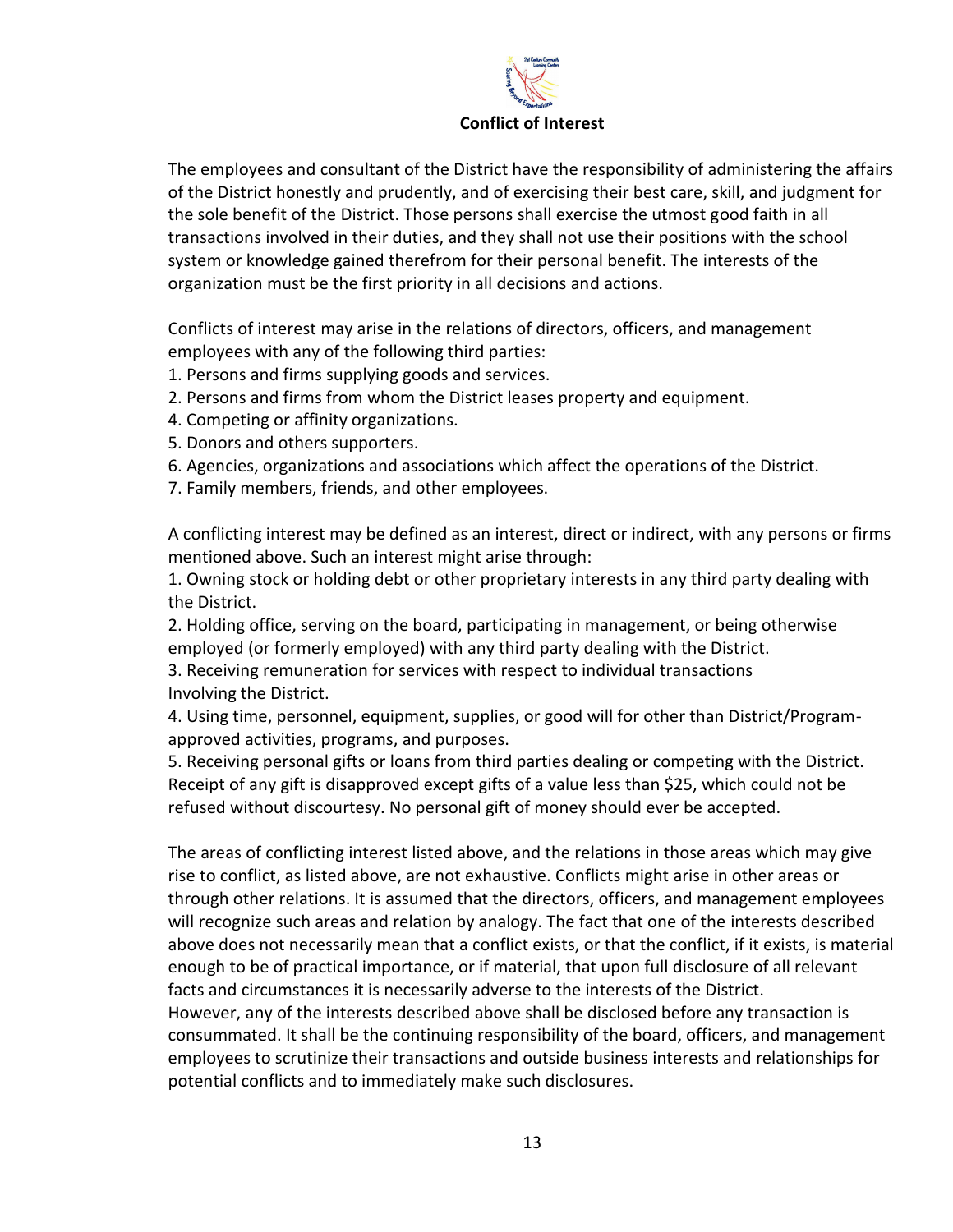

Transactions with parties with whom a conflicting interest exists may be undertaken only if all of the following are observed:

1. The conflicting interest is fully disclosed;

2. The person with the conflict of interest is excluded from the discussion and approval of such transaction;

3. A competitive bid or comparable valuation exists; and

4. The District has determined that the transaction is in the best interest of the organization. Disclosure in the organization should be made to the Superintendent or Federal Programs Director.

The Superintendent and/or School Board shall determine whether a conflict exists and in the case of an existing conflict, whether the contemplated transaction may be authorized as just, fair, and reasonable to District. The decision of the Superintendent and/or School Board on these matters will rest in their sole discretion, and their concern must be the welfare of the District and the advancement of its purpose.

## **Contact Personnel**

| <b>Site</b>             | Personnel             | <b>Phone</b> | <b>Email Address</b>     |
|-------------------------|-----------------------|--------------|--------------------------|
| <b>North Dodge</b>      | Amanda Ray            | 374-6690     | aray@dodge.k12.ga.us     |
| <b>South Dodge</b>      | <b>Ashley Manning</b> | 374-6691     | amanning@dodge.k12.ga.us |
| <b>Project Director</b> | <b>Denise Brown</b>   | 374-3783     | dbrown@dodge.k12.ga.us   |

#### **Conclusion**

**The staff and faculty of the 21st Century After School Program in Dodge County are looking forward to providing each participating student and his or her family with an exciting and educational experience.**